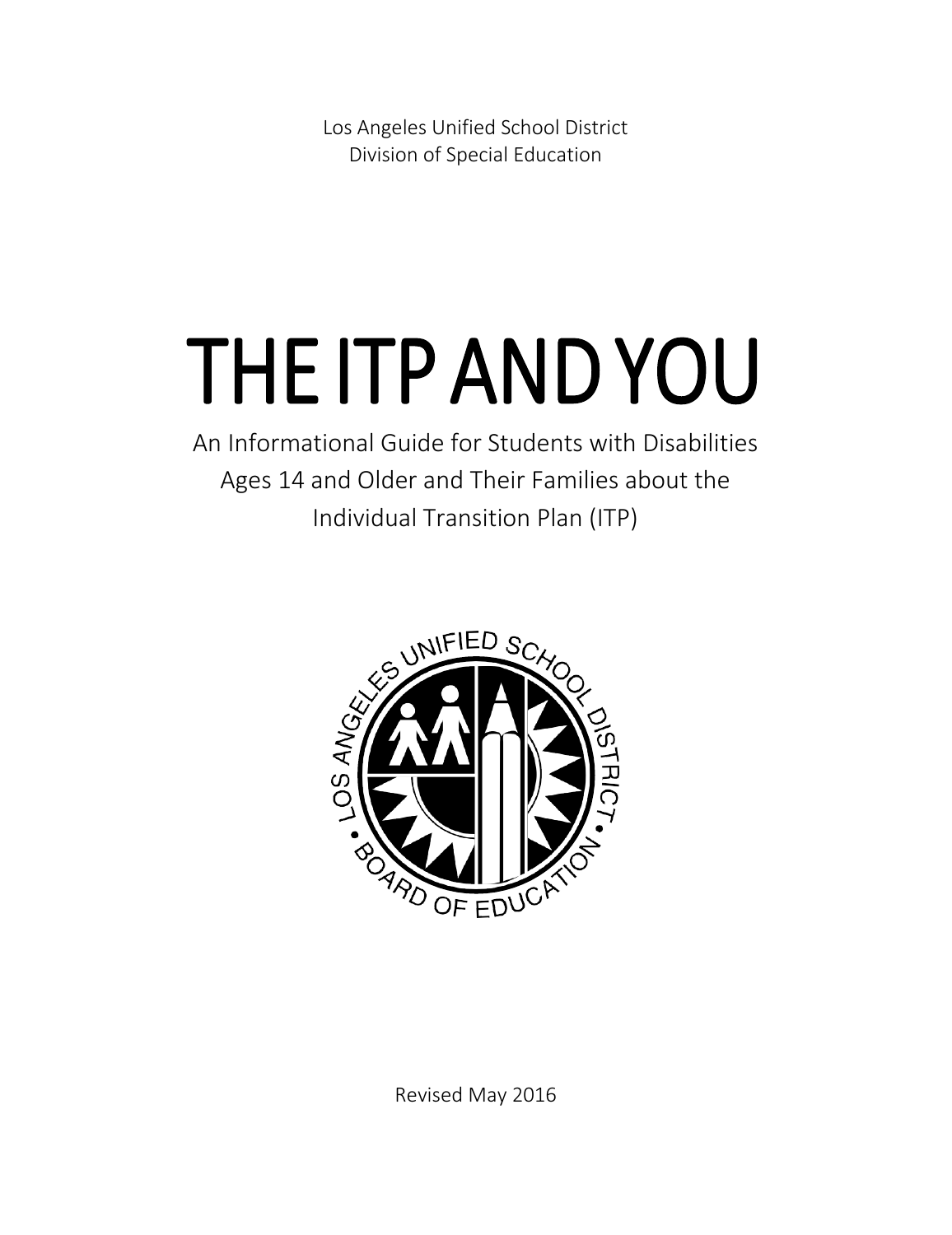First Printed: 2002

Copyright © 2016, 2012, 2008, 2002 by Los Angeles Unified School District All rights reserved. No portion of this publication may be reproduced by any process or technique, without prior written consent of the Associate Superintendent, Division of Special Education of the Los Angeles Unified School District. This publication does not constitute legal advice nor should it be treated as a substitute for seeking the independent advice of counsel.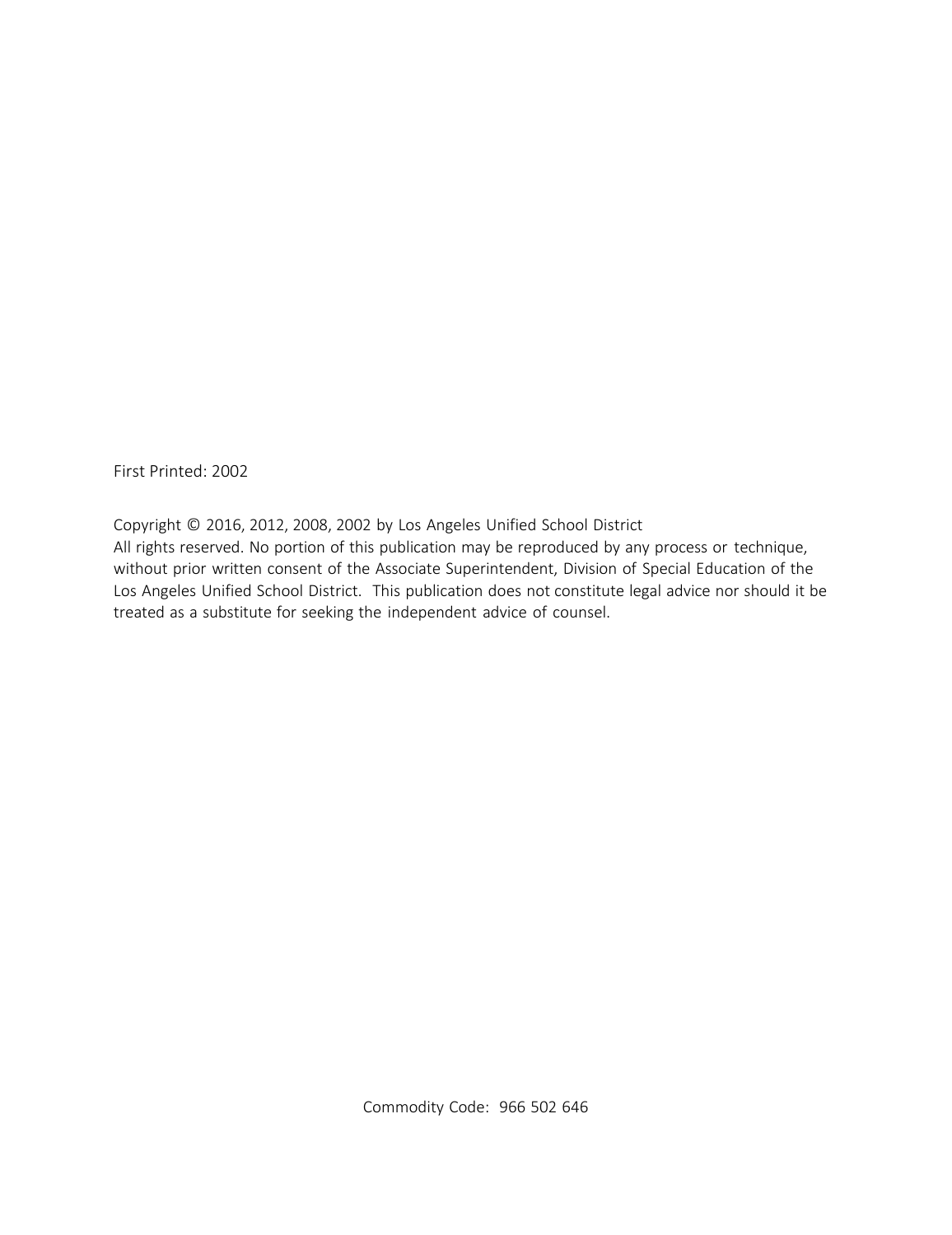*Dear Students and Families:*

*The purpose of this booklet is to provide students with disabilities (beginning at age 14 or younger if appropriate) information regarding transition services. The guide serves as a tool for students taking part in the development of the Individual Transition Plan (ITP) portion of their Individualized Education Program (IEP). As members of the IEP team, students will participate in making important decisions when planning for postsecondary goals in education and/or training, employment and, if appropriate, daily living. We hope this resource helps when planning for life after high school.*

*We encourage you to read this guide and "The IEP and You" guide before the IEP team meeting. It is also important to review "A Parent's Guide to Special Education Services" (including "Procedural Rights and Safeguards"), which you received with the IEP meeting notification form.*

*If you have any questions about the IEP, special education, or the information contained in this booklet, please speak to the transition teacher at your school or go to our website, dots.lausd.net.*

*Division of Special Education District Office of Transition Services*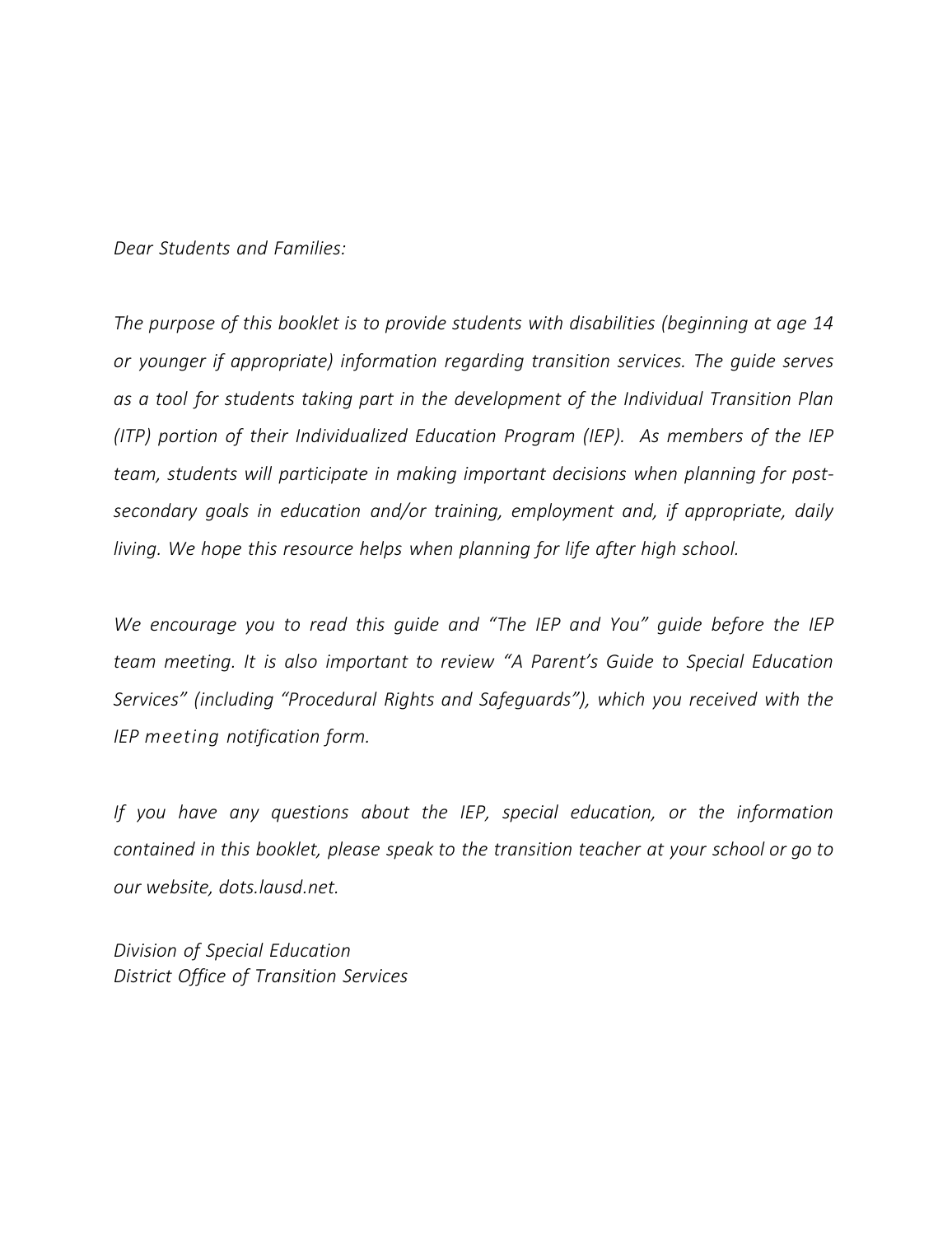| CONTENTS                                                                          | Page           |
|-----------------------------------------------------------------------------------|----------------|
| INTRODUCTION - What are transition services?                                      | 5              |
| What is transition planning?                                                      | 5              |
| What are the stages of transition planning?                                       | 6              |
| What is an Individual Transition Plan?                                            | $\overline{7}$ |
| Who participates at the IEP meeting?                                              | $\overline{7}$ |
| How important is student participation?                                           | 8              |
| How important is parent participation?                                            | 8              |
| What are the components of an ITP?                                                | 9              |
| What is a transition assessment?                                                  | 9              |
| What are post-secondary goals?                                                    | 10             |
| What are transition activities?                                                   | 10             |
| How is the community linked to the ITP?                                           | 10             |
| How long do students receive transition services?                                 | 11             |
| What are the graduation requirements for a diploma?                               | 11             |
| What happens if a student does not meet graduation<br>requirements for a diploma? | 11             |
| What is a Summary of Performance?                                                 | 12             |
| What resources are available if I still have questions?                           | 12             |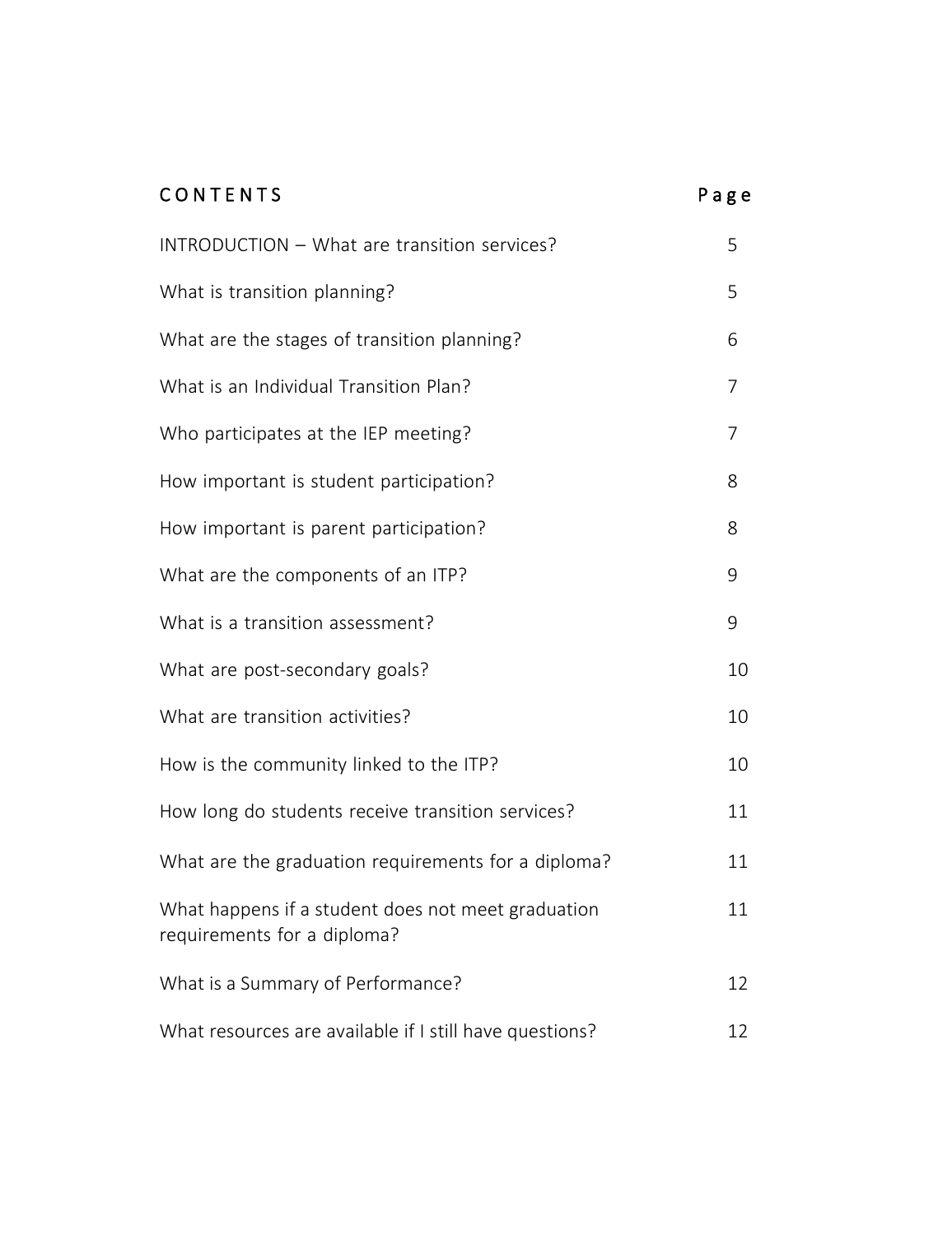# I N T R O D U C T I O N

#### What are transition services?

Transition services are a coordinated set of activities to help students with disabilities and their families prepare for life after high school. Life after high school may include job training, college, employment, independent living, or assistance from public agencies. Transition activities, which indicate student strengths, abilities, needs, preferences, and interests, are developed from the results of age appropriate assessments. The results of these assessments help IEP teams develop appropriate post-secondary goals in the areas of education and/or training, employment and, if appropriate, independent living skills.

#### What is transition planning?

Students and their parents should begin planning for their future early on. Although transition services begin at age 14, it's never too early to think about and start working towards the end goals of independence and success in adult life. Questions that families consider could include: What will the student do after high school? Will they go to college or a vocational school? Will they work in supported employment or get a competitive job? Will they live independently or continue to live at home? Will help be needed from other agencies to carry out these plans? By the time the student is 14 years old, the IEP must include activities to help the student move from high school to life as an adult in the community. This process is transition planning.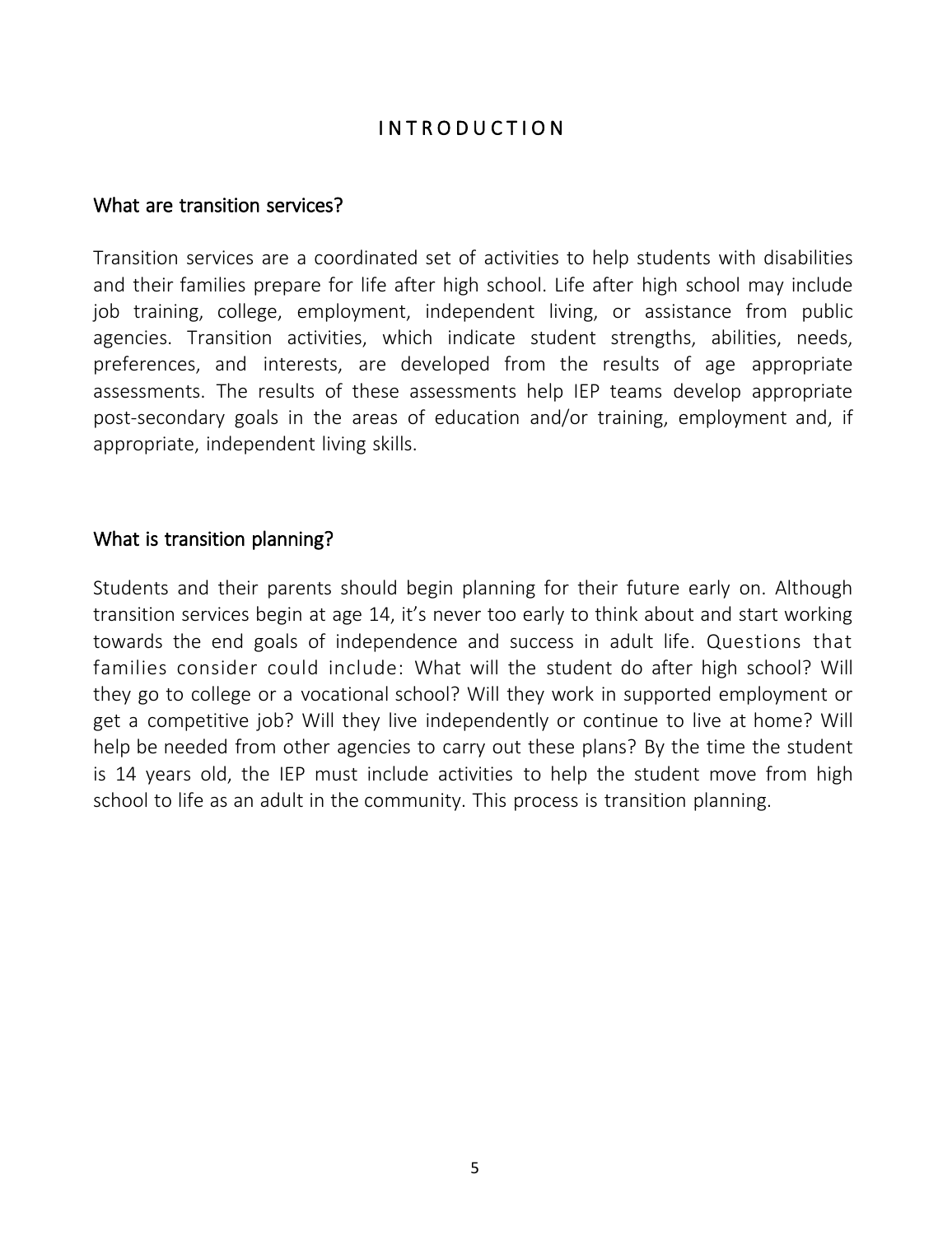## What are the stages of transition planning?

Prior to a student's 14th birthday, the student's areas of strength, ability, need, preference, and interests are identified through age-appropriate assessments embedded in the instructional program. These are then documented at the IEP meeting in the ITP. Services may be documented in the form of transition activities in the areas of education and/or training, employment and, if appropriate, independent living skills. Transition activities at this stage may involve instruction around career awareness and career exploration. This includes knowledge of personal strengths, learning styles, and various occupations.



Annually, the ITP is updated to show new areas of student strength, preference, and interest. Transition activities occur throughout the year to help students learn to find and keep employment, understand differences in post-secondary education options, and achieve financial literacy amongst other topics. Post-secondary goals are determined based on the student's desires after completing high school and documented in the ITP, along with the transition activities for the year that will support student post-secondary goals. The IEP document may also include connections to community agencies, if appropriate.



Before a student's 18th birthday, families are informed about "age of majority". When turning 18, the right to make educational decisions transfers to the student. However, there are legal alternatives to this rule. Parents and students must be informed about the transfer of rights by the IEP team. This act of communication is then documented on the IEP beginning at least one year before the student's 18th birthday.

> *TIP: Parents and students should get a head start in understanding "age of majority" rights and responsibilities.*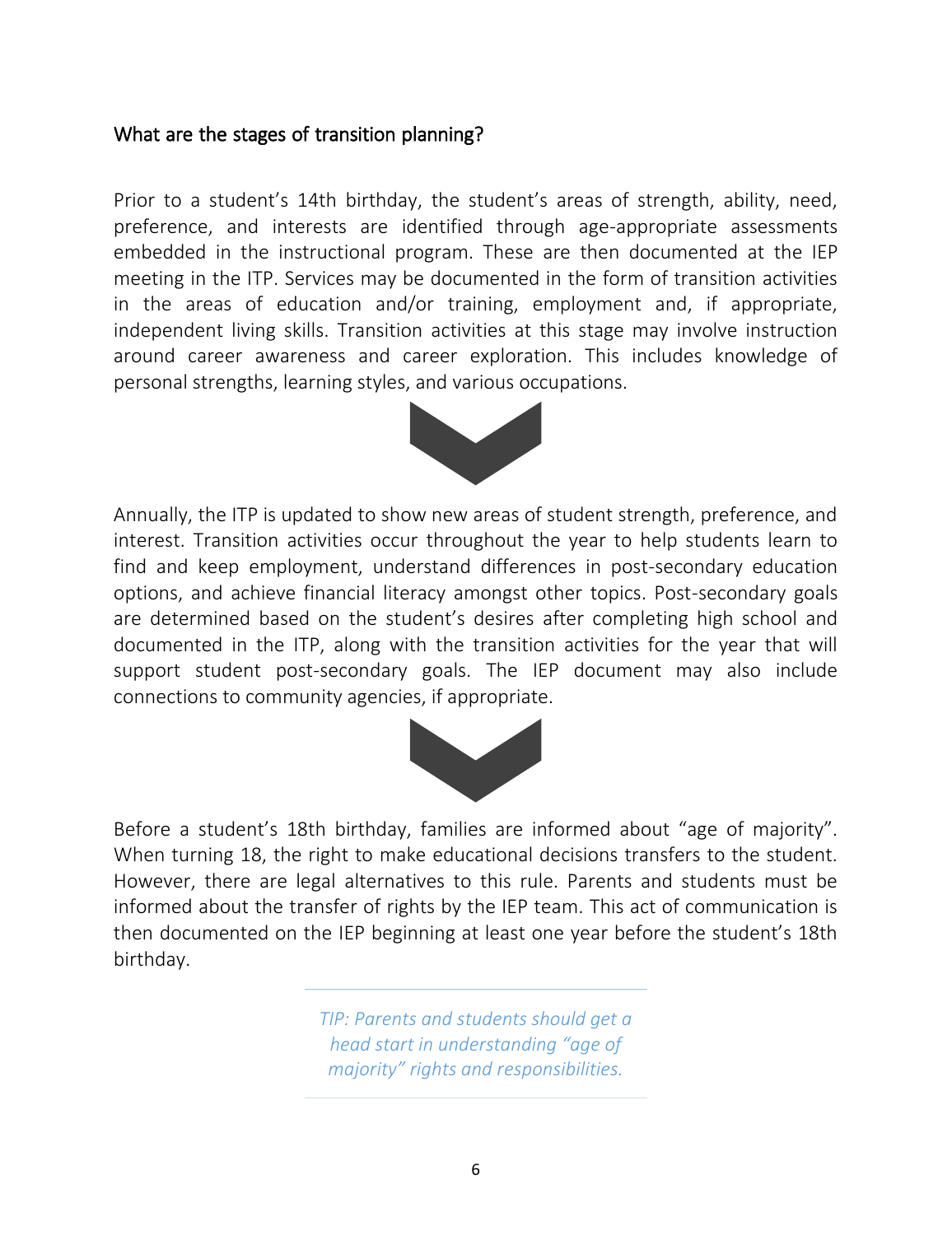# What is an Individual Transition Plan?

Transition planning is written in the IEP in a section referred to as the Individual Transition Plan (ITP). The ITP section of the IEP is reviewed and revised at least once a year as part of the IEP team meeting. Transition plans can begin earlier than age 14 if the IEP team determines it is appropriate.

An ITP is intended to help the student plan for post-school living that may include any of the following:

- Post-secondary education (2 or 4 year college or business school)
- Vocational training (for example, training in computers or auto mechanics)
- Supported or competitive employment
- $-$  Independent living
- Community participation

### Who participates at the IEP team meeting?

Students and families are key members of the IEP team. When an ITP is going to be developed at an IEP team meeting, the student must be invited to the meeting. This is done by including the student's name on the "Notification to Participate in an Individualized Education Program (IEP) Meeting" form. On page 3 of the ITP, parents are asked annually to indicate if there are outside agencies currently or prospectively providing transition services to the student and if permission is given to invite the agency the following year.

> *TIP: Students and parents are key members of the IEP team.*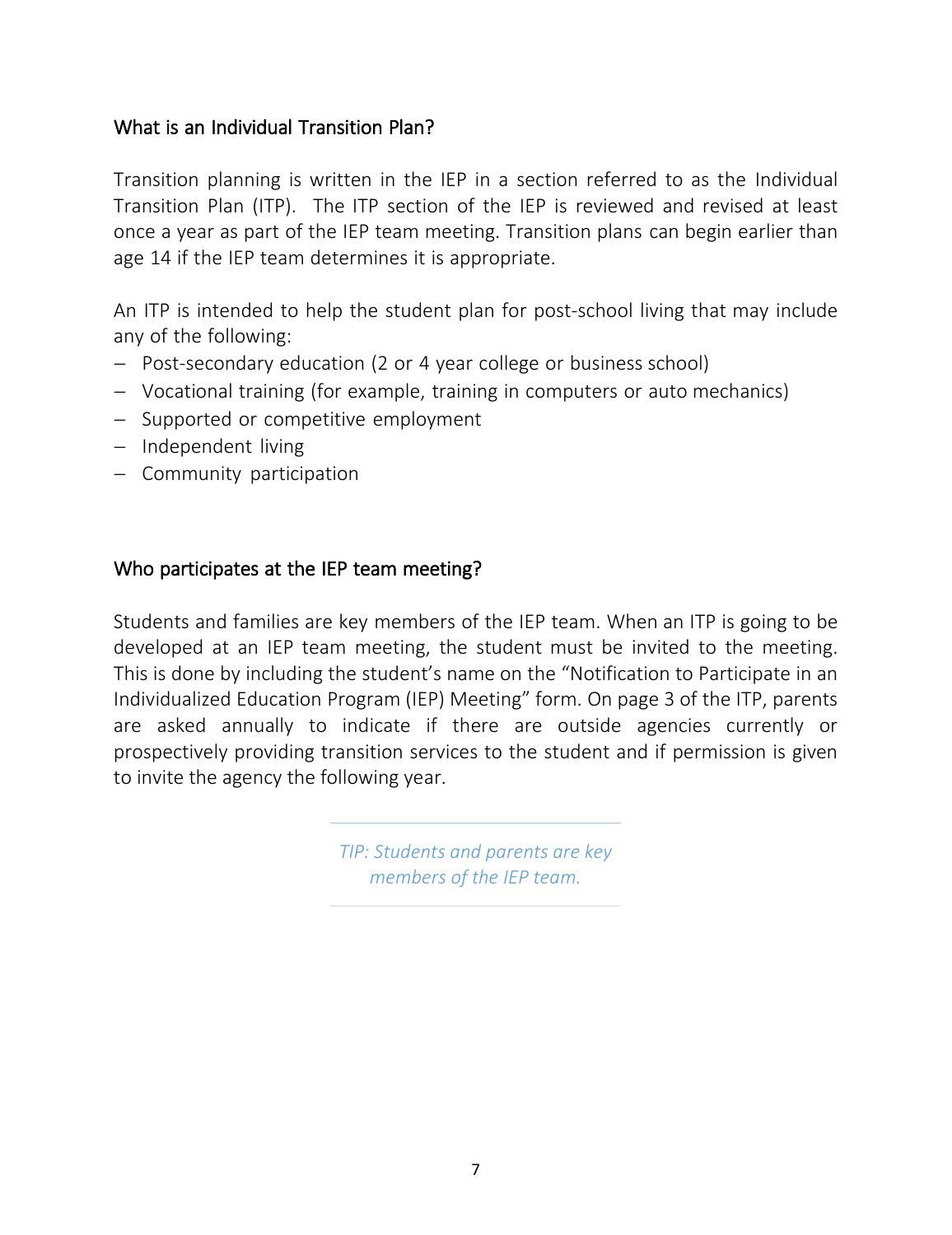# How important is student participation?

Student involvement is the most important part of transition planning. The student must be notified of the IEP team meeting in writing. The student may take part in the following ways:

- Take an active role in the IEP meeting by asking questions or leading the IEP meeting
- Set goals and participate in transition activities to reach goals
- $-$  Find out about local resources and services
- $-$  Listen and respond to team members present at the meeting
- Provide information regarding personal strengths, abilities, needs, preferences, and interests

*TIP: Students should develop decision-making and communication skills in order to express their plans for the future during the IEP meeting.*

#### How important is parent participation?

Parent participation is a key component to successful transition planning. Parents must be notified of the IEP team meeting in writing. Parents take part in the following ways:

- $-$  Take an active role in the IEP meeting by asking questions
- Communicate transition related concerns to the IEP team
- Ask questions about transition assessment results
- $-$  Help your child with transition activities (you can find examples on our website, dots.lausd.net, or through your school's transition teacher)
- Contact the transition teacher assigned to your child's school for information and resources

*TIP: Parents should be active members of the transition team. Parents can take an active role in helping their student with their transition activities. Transition activities may include participation from families, schools, the community, and outside agencies. To get the most out of the IEP team meeting, it is best to prepare in advance.*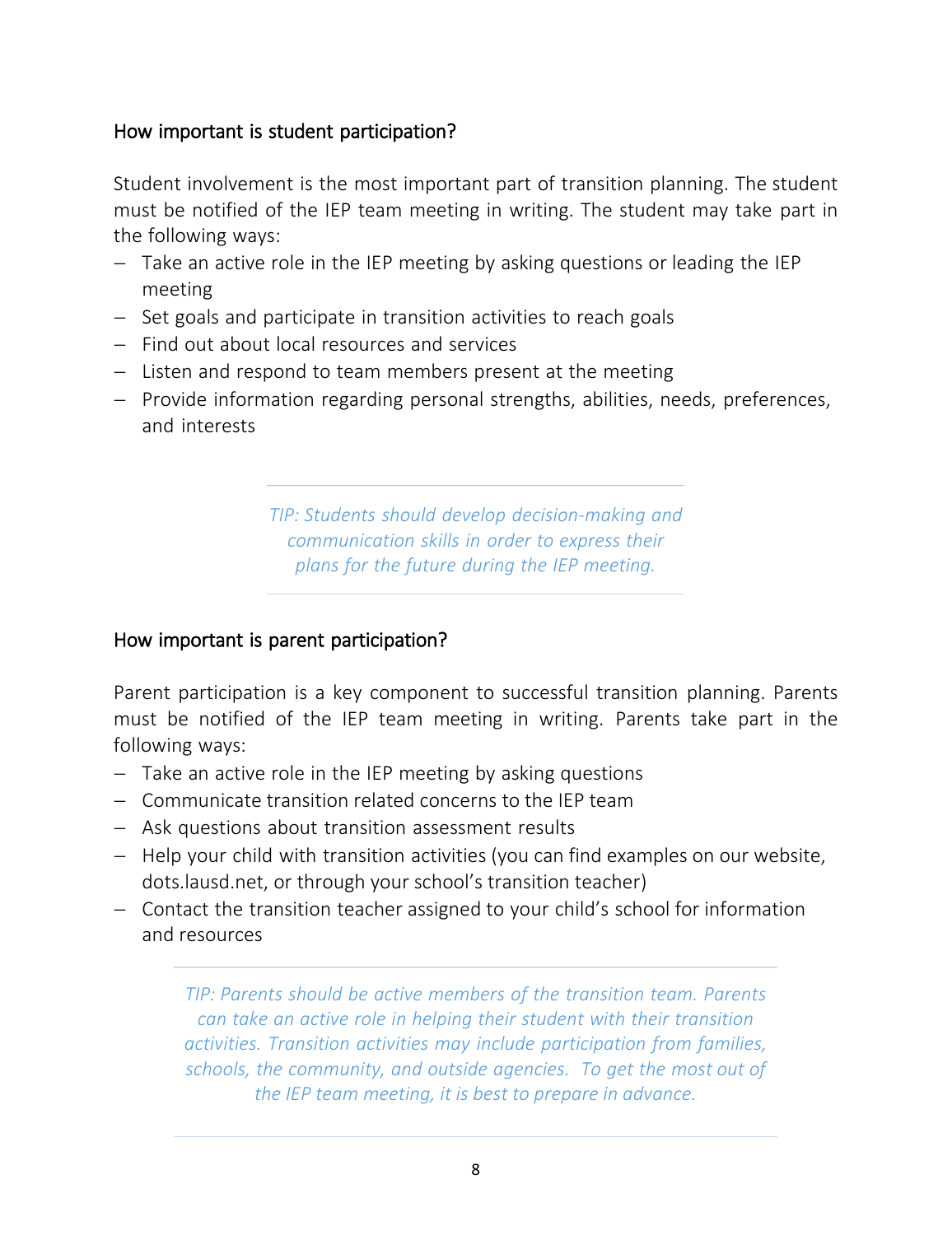# What are the components of an ITP?

The results of transition planning are documented in the ITP. The specific items documented are:

- $-$  Agency involvement, if any
- Transition assessments conducted and the results
- The student's interests and preferences
- The course of study, or courses needed from the date of the IEP meeting until culmination
- Post-secondary goals related to education/training, employment and, if appropriate, independent living skills
- Transition activities to help the student achieve the post-secondary goals in education/training, employment and, if appropriate, independent living skills
- People responsible for helping the student complete the transition activities

*TIP: Transition services should be aligned with the student's strengths, abilities, needs, preferences, and interests.*

#### What is a transition assessment?

In order to write an ITP that addresses a student's individual needs, the school will use age-appropriate transition assessments embedded in the instructional program. The purpose of a transition assessment is to determine student transition needs based on interests and preferences. Assessment tools may include interest inventories, interviews, academic assessment results, or student work samples. Age-appropriate transition assessments assist IEP team members with information regarding post-secondary education, employment, social skills, community participation, and independent living skills. The results of the assessment are then used to develop meaningful post-secondary goals and transition activities for the student.

> *TIP: Transition assessments help the IEP team make informed decisions for the student's future.*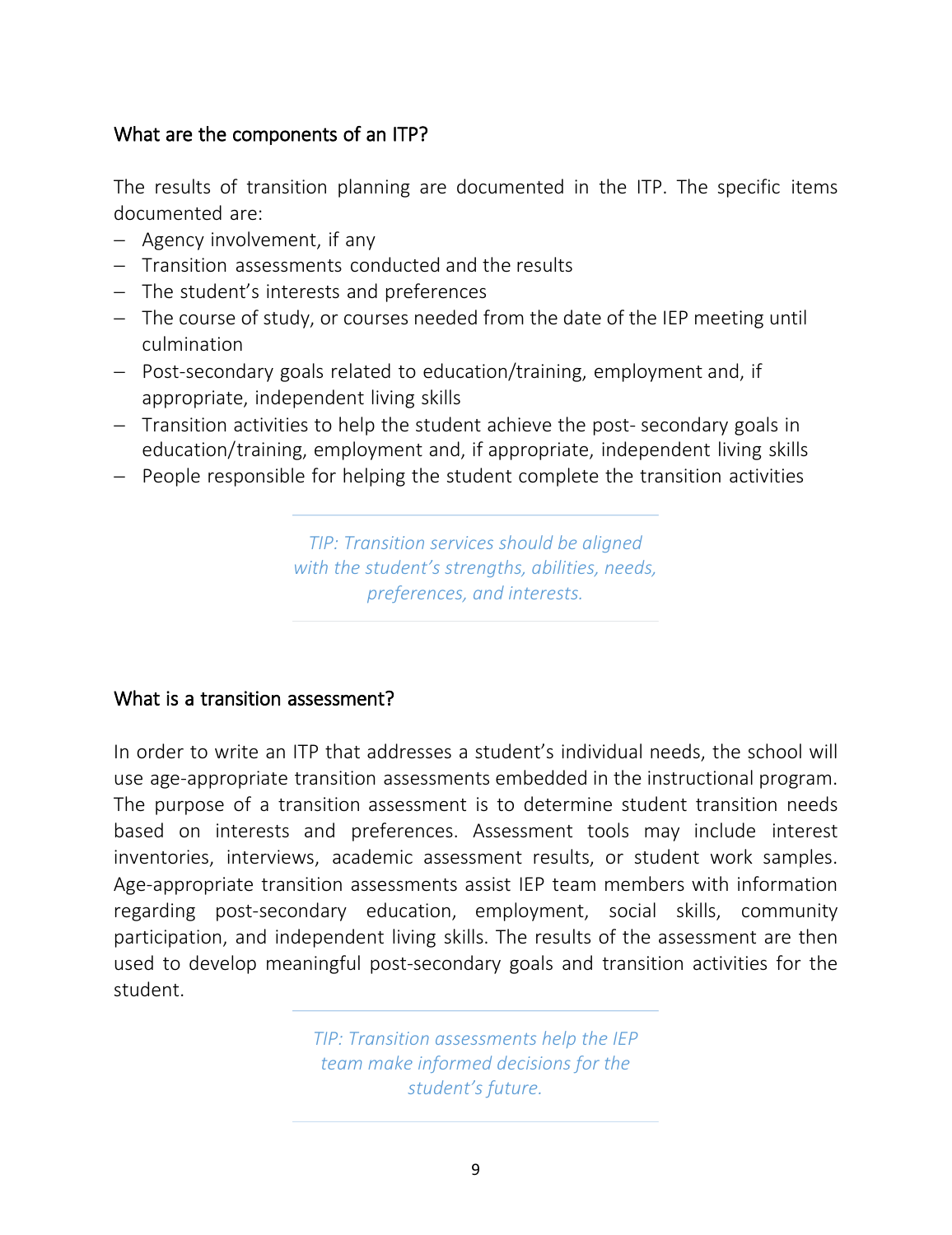### What are post-secondary goals?

The school provides transition services that support the student in achieving their post-secondary goals. Post-secondary goals are goals that a student hopes to achieve after leaving high school such as going to college, attending a vocational training program, getting a job, or living independently. The IEP team must include post-secondary goals in the student's ITP in the areas of education and/or training, employment and, if appropriate, independent living skills.

### What are transition activities?

Transition activities are a set of activities designed to help the student meet the post-secondary goals written in the ITP. Transition activities may include classroom or small group instruction, field trips, employment preparation, daily living skills, and related services such as occupational or physical therapy. People responsible for helping the student complete these activities may include teachers, parents, family, the student, and other appropriate school staff. Sometimes community agencies are involved in providing transition activities.

#### How is the community linked to the ITP?

Several local agencies that help students with disabilities and their families receive transition services include:

- Department of Rehabilitation
- Regional Centers
- Social service agencies
- Institutions of higher learning such as community colleges
- $-$  Health and mental health agencies
- Community-based organizations

*TIP: Parents and students can contact school-site transition teachers to help identify local agencies available to support transition planning and activities.*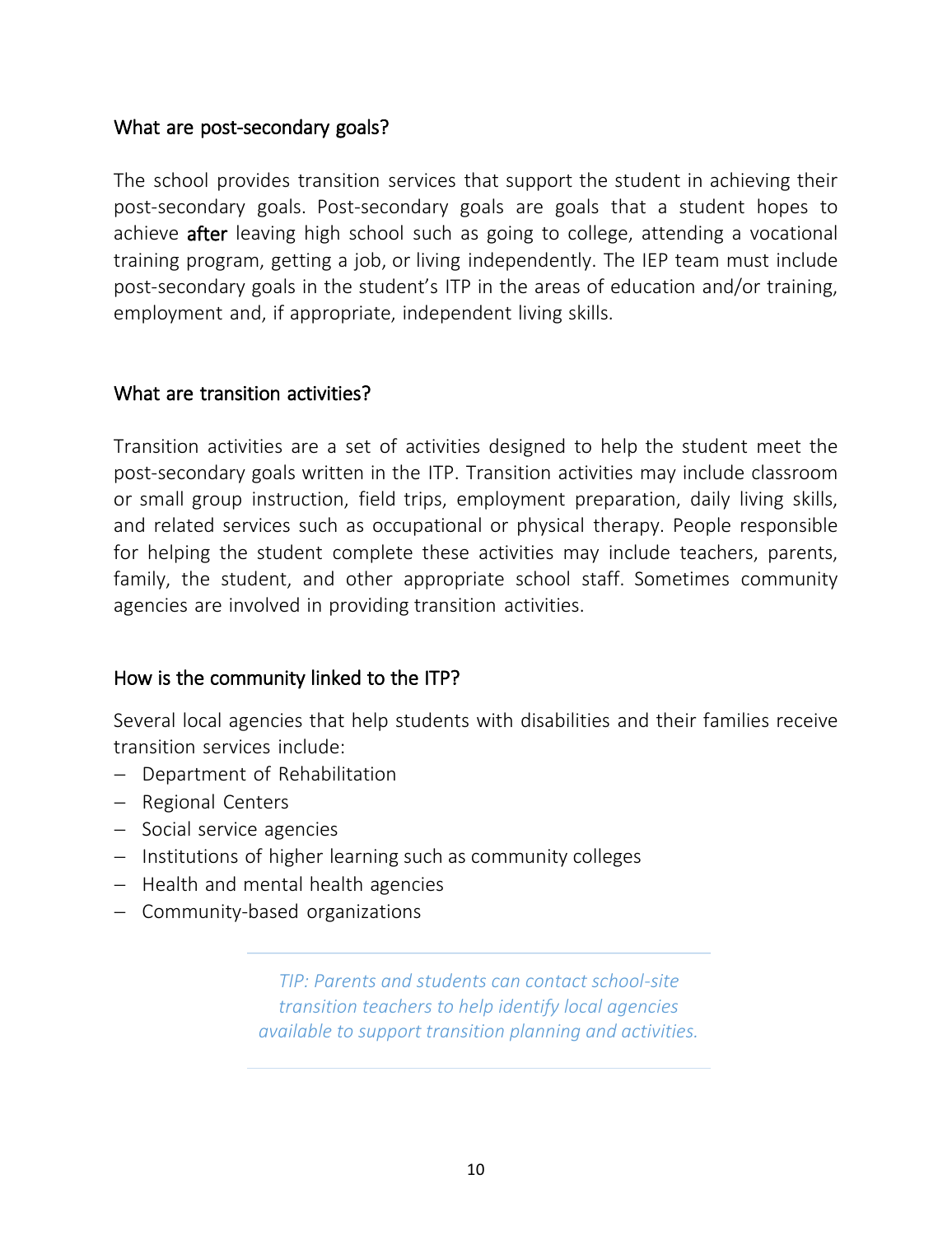#### How long do students receive transition services?

Transition services are provided until the student:

- $-$  Receives a diploma, or
- $-$  Reaches the age of 22 if enrolled in school, whichever comes first.

## What are the graduation requirements for a diploma?

District graduation requirements are periodically changed by the LAUSD Board of Education. They should be discussed at every IEP team meeting by reviewing the student's Individual Graduation Plan, part of the ITP course of study.

To receive a diploma the student must:

- Complete required coursework;
- $-$  Earn the minimum required number of credits for their graduation year;
- Complete any California state requirements applicable for a given year;
- Meet non-course requirements (e.g. computer literacy, select career pathway, service learning).

Students with disabilities who earn a diploma have completed their high school education and are no longer eligible for District services.

## What happens if the student does not meet graduation requirements for a diploma?

If the student does not earn a diploma, he/she may earn a certificate of completion. A certificate of completion may be given to students who access standards within the general or alternate curriculum. Per California Education Code, section 56390, students with an IEP can earn a certificate of completion by meeting any one of the following conditions:

- Satisfactory completion of credits of a prescribed alternative course of study as identified on the student's IEP; or
- Satisfactory achievement of his/her IEP goals and objectives during high school as determined by the IEP team; or
- $-$  Satisfactory high school attendance, participation in the instruction prescribed in his/her IEP, and achievement of the transition goals and objectives.

Students with disabilities who qualify for a certificate of completion are eligible to participate in one graduation ceremony and any school activity related to graduation in which students without disabilities would be eligible to participate.

Students who earn a certificate of completion may continue to pursue a diploma and are eligible to continue receiving special education services through 22 years of age or until earning a diploma.